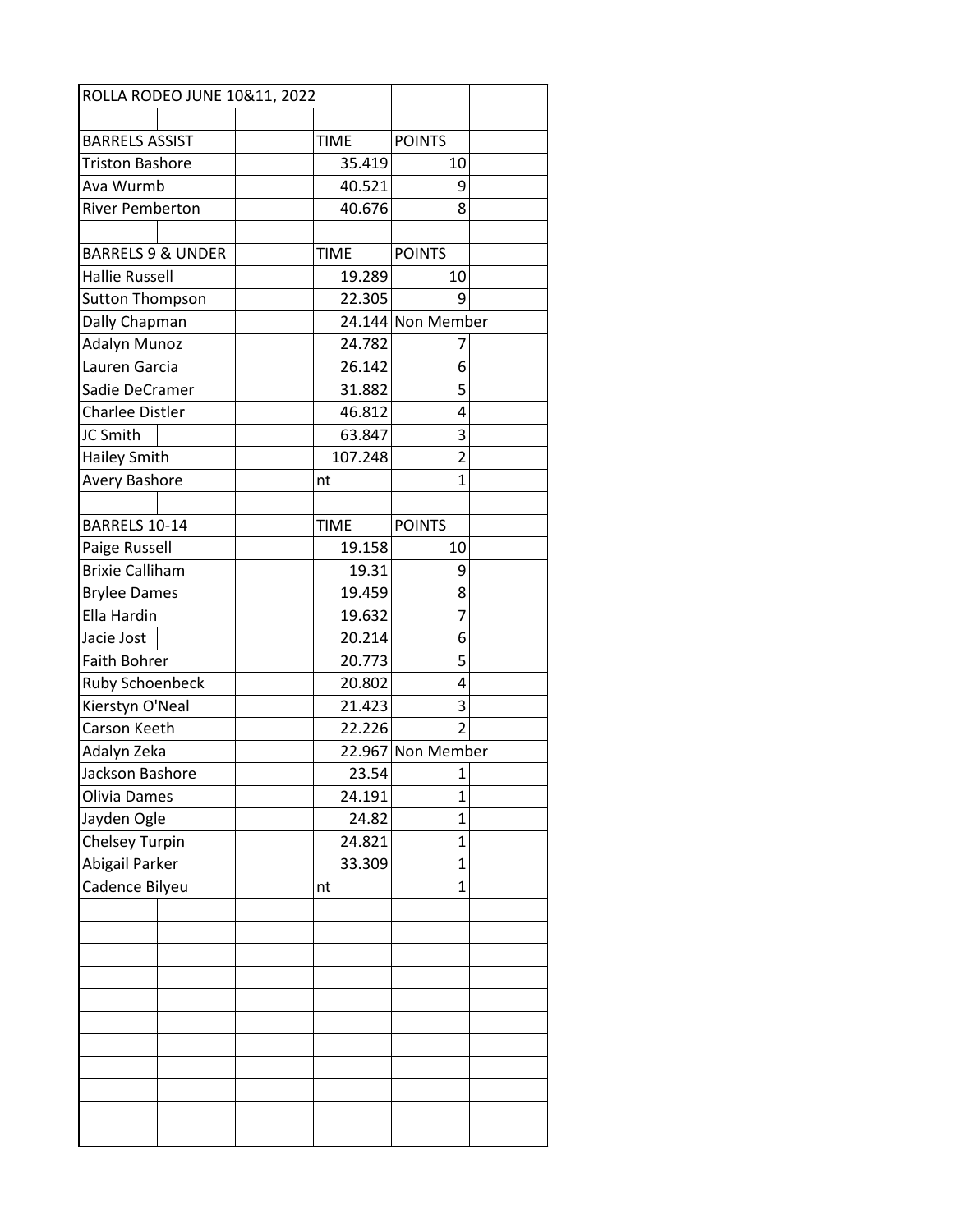| BARRELS 15-19           |    | <b>TIME</b> | <b>POINTS</b>     |  |
|-------------------------|----|-------------|-------------------|--|
| Lexie Kasper            |    | 19.341      | 10                |  |
| <b>Madison Munoz</b>    |    | 19.95       | 9                 |  |
| Malaina Munoz           |    | 20.132      | 8                 |  |
| <b>Grayson Koetting</b> |    | 20.373      | $\overline{7}$    |  |
| Selby Miller            |    | 20.999      | 6                 |  |
| Shania Miller           |    | 21.069      | 5                 |  |
| Acadia Miller           |    |             | 21.337 Non Member |  |
| Victoria Sperberg       |    | 21.804      | 3                 |  |
| Heidi Akery             |    | 22.536      | $\overline{2}$    |  |
| Abbie Cato              |    | 24.342      | 1                 |  |
| Abby Munoz              |    | 28.315      | 1                 |  |
| Kinnedy Nowland         | nt |             | Non Member        |  |
| Kennedy Hedge           | nt |             | Non Member        |  |
|                         |    |             |                   |  |
| <b>BARRELS ADULT</b>    |    | <b>TIME</b> | <b>POINTS</b>     |  |
| Lindsey Witt            |    |             | 19.48 Non Member  |  |
| Nikki Berger            |    | 20.259      | 9                 |  |
| <b>Lindsey Bullock</b>  |    | 20.542      | 8                 |  |
| Kiara Wesenberg         |    | 22.488      | 7                 |  |
| Jordan McDow            |    | 23.411      | 6                 |  |
|                         |    |             |                   |  |
| <b>BARRELS OPEN</b>     |    | <b>TIME</b> | <b>POINTS</b>     |  |
| Jade Chapman            |    | 18.728      | 10                |  |
| Olivia Dames            |    | 18.756      | 9                 |  |
| Lexie Kasper            |    | 19.341      | 8                 |  |
| Selby Miller            |    | 19.828      | $\overline{7}$    |  |
| Charles Worley          |    | 19.862      | 6                 |  |
| Malaina Munoz           |    | 20.132      | 5                 |  |
| Colleen Jacquin         |    | 21.193      | 4                 |  |
| Jordan McDow            | nt |             | $\overline{1}$    |  |
| Kennedy Nowland         | nt |             | Non Member        |  |
|                         |    |             |                   |  |
| BARRELS 40+             |    | <b>TIME</b> | <b>POINTS</b>     |  |
| Charles Worley          |    | 19.862      | 10                |  |
| <b>Barb Gravett</b>     |    | 20.794      | 9                 |  |
| Anne Hardin             |    | 25.78       | 8                 |  |
| Chrystal Bohrer         |    | 26.298      | 7                 |  |
|                         |    |             |                   |  |
| POLES 9 & UNDER         |    | <b>TIME</b> | <b>POINTS</b>     |  |
| Dally Chapman           |    |             | 30.102 Non Member |  |
| <b>Sutton Thompson</b>  |    | 35.839      | 9                 |  |
| Sadie DeCramer          |    | 37.386      | 8                 |  |
| <b>Charlee Distler</b>  |    | 46.043      | 7                 |  |
| Lauren Garcia           | nt |             | 1                 |  |
| Adalyn Munoz            | nt |             | $\overline{1}$    |  |
| <b>Hallie Russell</b>   | nt |             | $\overline{1}$    |  |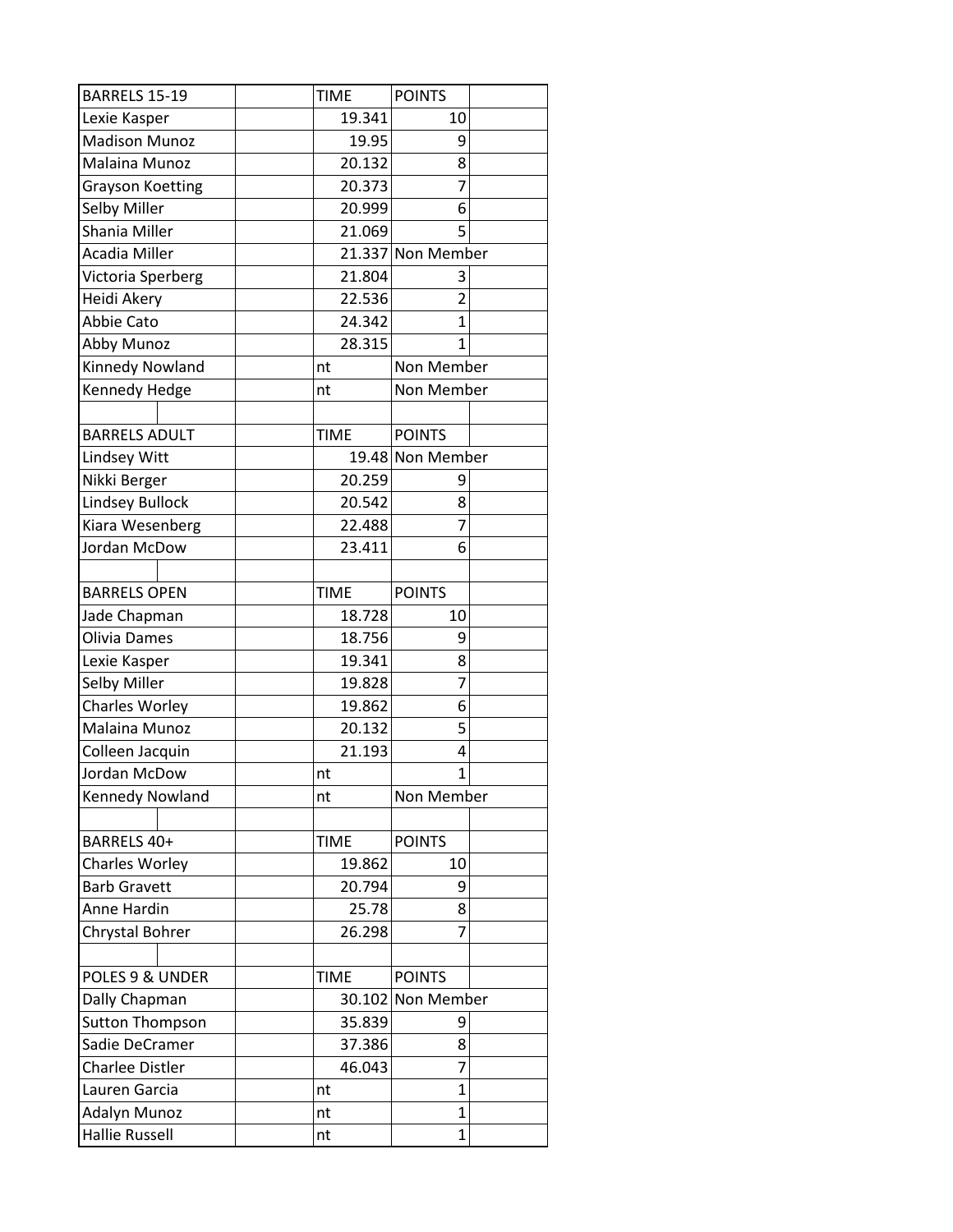| POLES 10-14             |  | <b>TIME</b> | <b>POINTS</b>     |  |
|-------------------------|--|-------------|-------------------|--|
| <b>Chelsey Turpin</b>   |  | 25.103      | 10                |  |
| Adalyn Zeka             |  |             | 26.416 Non Member |  |
| Olivia Dames            |  | 27.422      | 8                 |  |
| Kierstyn O'Neal         |  | 29.382      | 7                 |  |
| <b>Ruby Schoenbeck</b>  |  | 29.648      | 6                 |  |
| Ayla Russell            |  | 32.692      | 5                 |  |
| <b>Brixie Calliham</b>  |  | 34.459      | 4                 |  |
| <b>Faith Bohrer</b>     |  | nt          | 1                 |  |
| Carson Keeth            |  | nt          | 1                 |  |
|                         |  |             |                   |  |
| <b>POLES 15-19</b>      |  | <b>TIME</b> | <b>POINTS</b>     |  |
| <b>Madison Munoz</b>    |  | 26.472      | 10                |  |
| <b>Grayson Koetting</b> |  | 26.528      | 9                 |  |
| Malaina Munoz           |  | 29.754      | 8                 |  |
| Heidi Akery             |  | 31.669      | 7                 |  |
| Shania Miller           |  | 32.072      | 6                 |  |
| Abbie Cato              |  | 34.443      | 5                 |  |
| Abby Munoz              |  | 42.692      | 4                 |  |
| Kennedy Hedge           |  | nt          | Non Member        |  |
| Victoria Sperberg       |  | nt          | $\mathbf{1}$      |  |
|                         |  |             |                   |  |
| POLES ADULT             |  | <b>TIME</b> | <b>POINTS</b>     |  |
| Jordan McDow            |  | 27.729      | 10                |  |
| Nikki Berger            |  | 30.181      | 9                 |  |
| Kiara Westerberg        |  | 46.045      | 8                 |  |
|                         |  |             |                   |  |
| POLES OPEN              |  | <b>TIME</b> | <b>POINTS</b>     |  |
| <b>Charles Worley</b>   |  | 22.33       | 10                |  |
| Olivia Dames            |  | 27.422      | 9                 |  |
| Jordan McDow            |  | 27.729      | 8                 |  |
| Malaina Munoz           |  | nt          | 1                 |  |
| <b>Brianna Winters</b>  |  | nt          | $\mathbf{1}$      |  |
|                         |  |             |                   |  |
| POLES 40+               |  | <b>TIME</b> | <b>POINTS</b>     |  |
| <b>Charles Worley</b>   |  | 22.33       | 10                |  |
| Anne Hardin             |  | 29.826      | 9                 |  |
| Chrystal Bohrer         |  | 30.88       | 8                 |  |
|                         |  |             |                   |  |
| <b>GOAT UNTYING</b>     |  | <b>TIME</b> | <b>POINTS</b>     |  |
| <b>Blayze Pemberton</b> |  | 11.65       | 10                |  |
| <b>River Pemberton</b>  |  | 12.95       | 9                 |  |
| Lauren Garcia           |  | 14.45       | 8                 |  |
| <b>Charlee Distler</b>  |  | 21.66       | 7                 |  |
| Avery Bashore           |  | 22.54       | 6                 |  |
| <b>Triston Bashore</b>  |  | 23.52       | 5                 |  |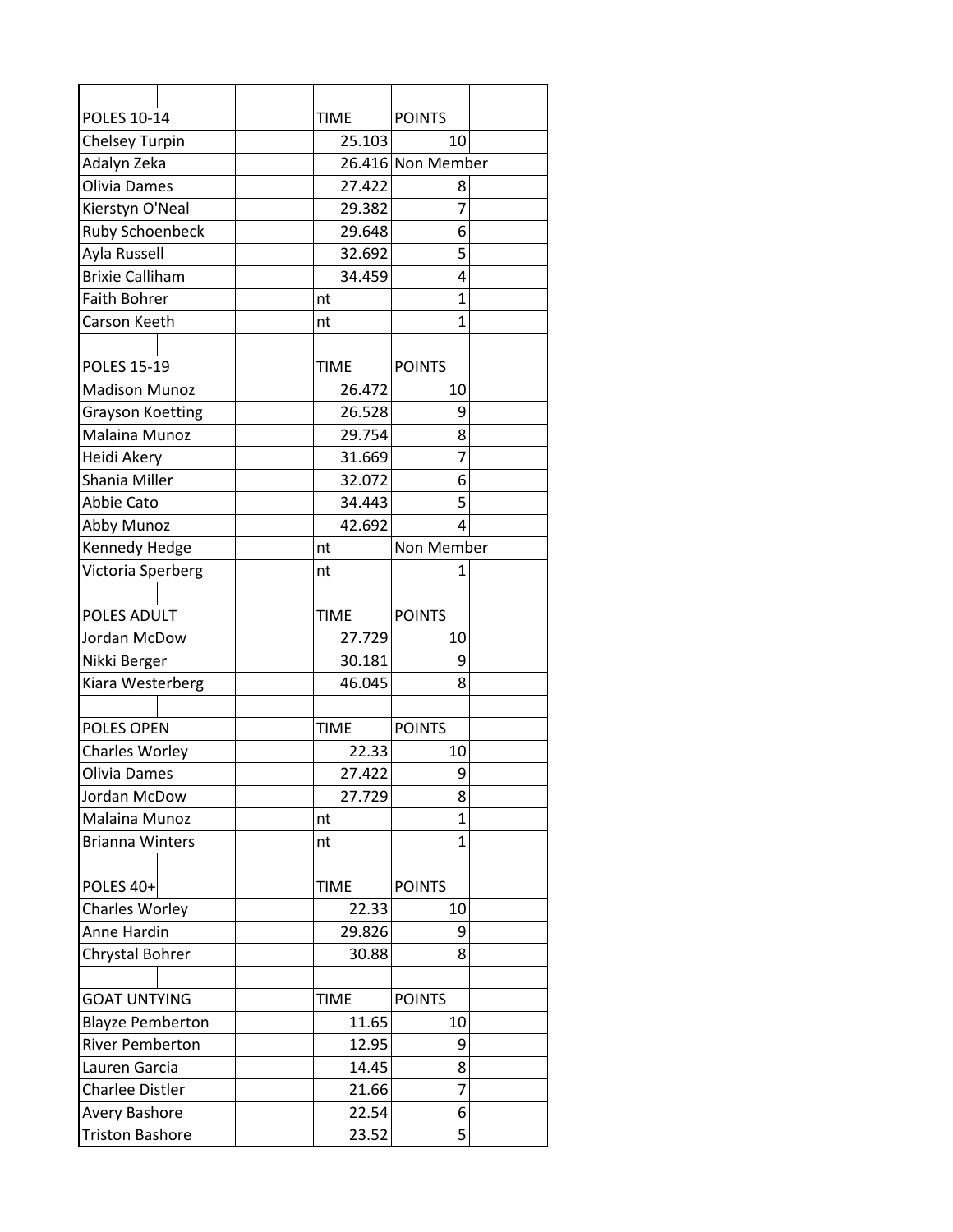| <b>GOATS 9 &amp; UNDER</b> |  | <b>TIME</b>  | <b>POINTS</b>  |  |
|----------------------------|--|--------------|----------------|--|
| Sutton Thompson            |  | 27.4         | 10             |  |
|                            |  |              |                |  |
| <b>GOATS 10-14</b>         |  | <b>TIME</b>  | <b>POINTS</b>  |  |
| <b>Chelsey Turpin</b>      |  | 16.66        | 10             |  |
| Lakota Irwin               |  | 21.18        | 9              |  |
| Ella Hardin                |  | 21.78        | 8              |  |
| <b>Faith Bohrer</b>        |  | 22.24        | 7              |  |
| Kierstyn O'Neal            |  | 28.19        | 6              |  |
| Jackson Bashore            |  | 32.26        | 5              |  |
| Ayla Russell               |  | nt           | $\overline{1}$ |  |
| Paige Russell              |  | nt           | $\mathbf{1}$   |  |
| <b>Brixie Calliham</b>     |  | nt           | $\overline{1}$ |  |
|                            |  |              |                |  |
| <b>GOATS 15-19</b>         |  | <b>TIME</b>  | <b>POINTS</b>  |  |
| <b>Madison Munoz</b>       |  | 13.13        | 10             |  |
| Victoria Sperberg          |  | 17.99        | 9              |  |
| Abby Munoz                 |  | 40.35        | 8              |  |
|                            |  |              |                |  |
| <b>GOATS ADULT</b>         |  | <b>TIME</b>  | <b>POINTS</b>  |  |
| Jordan McDow               |  | 12.21        | 10             |  |
| Maddy Benson               |  | 15.85        | 9              |  |
| Nikki Berger               |  | 17.17        | 8              |  |
| <b>Brianna Winter</b>      |  | 18.5         | 7              |  |
|                            |  |              |                |  |
| <b>GOATS OPEN</b>          |  | <b>TIME</b>  | <b>POINTS</b>  |  |
| Jordan McDow               |  | 12.45        | 10             |  |
| Maddy Benson               |  | 14.28        | 9              |  |
|                            |  |              |                |  |
| <b>GOATS 40+</b>           |  | <b>TIME</b>  | <b>POINTS</b>  |  |
| Anne Hardin                |  | 29.21        | 10             |  |
| chrystal Bohrer            |  | 49.47        | 9              |  |
|                            |  |              |                |  |
| <b>BAREBACK OPEN</b>       |  | <b>SCORE</b> | <b>POINTS</b>  |  |
| Jake Kershaw               |  | 64           | 10             |  |
|                            |  |              |                |  |
| <b>BAREBACK PEEWEE</b>     |  | <b>SCORE</b> | <b>POINTS</b>  |  |
| Lakota Irwin               |  | ns           | 1              |  |
| <b>Jesee Rice</b>          |  | ns           | 1              |  |
| <b>Colby Tomnitz</b>       |  | ns           | $\mathbf{1}$   |  |
|                            |  |              |                |  |
|                            |  |              |                |  |
|                            |  |              |                |  |
|                            |  |              |                |  |
|                            |  |              |                |  |
|                            |  |              |                |  |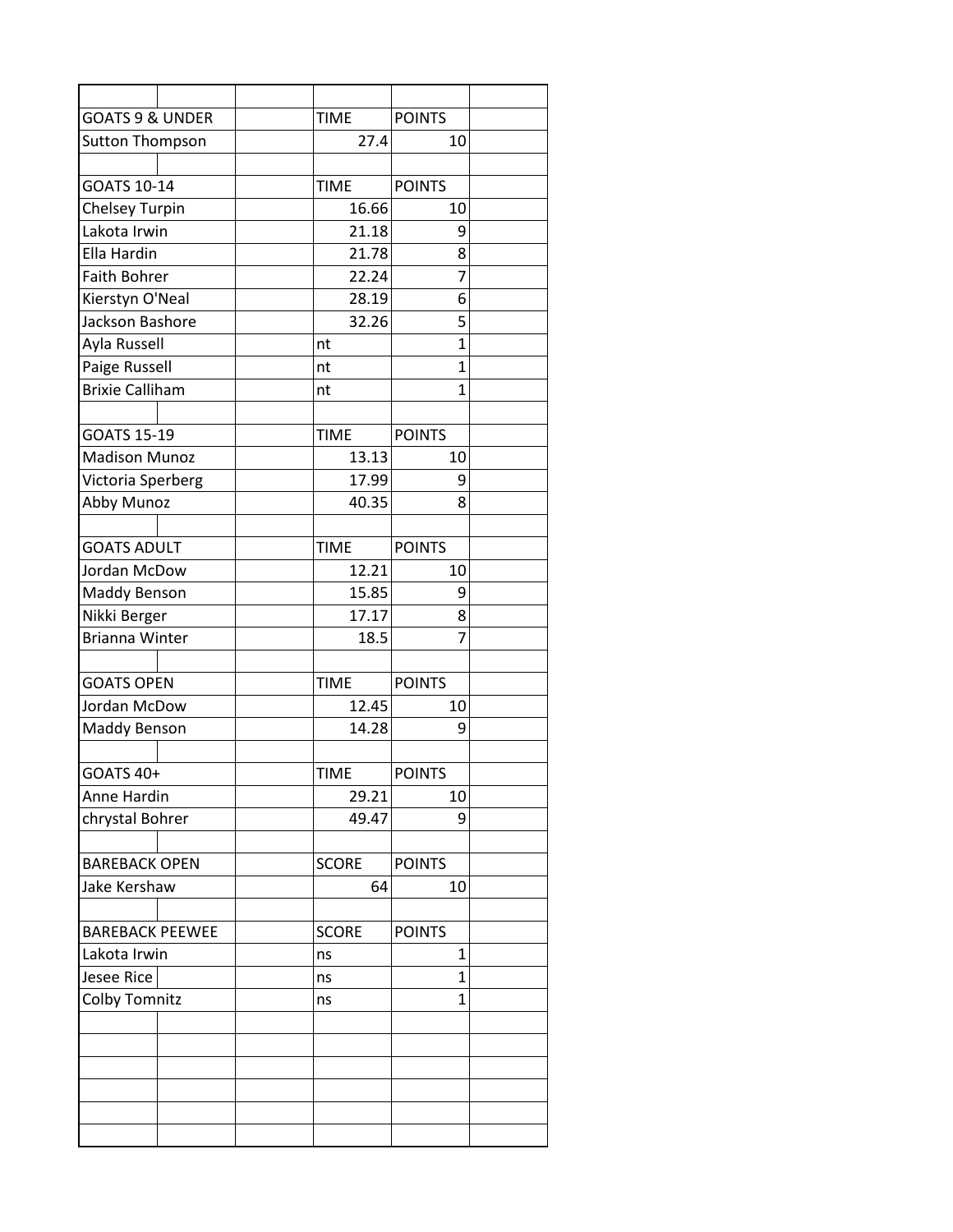| <b>MUTTON BUSTIN</b>      | <b>SCORE</b> |    | <b>POINTS</b>  |  |
|---------------------------|--------------|----|----------------|--|
| Rhys Callahan             |              | 84 | 10             |  |
| Lakin Faenger             |              | 83 | 9              |  |
| <b>Blayze Pemberton</b>   |              | 67 | 8              |  |
| Grayson Palmer            |              | 66 | 7              |  |
| <b>Wyatt Dames</b>        |              | 65 | 6              |  |
| <b>Bennett Miller</b>     |              | 61 | 5              |  |
| Lane Pemberton            |              | 59 | 4              |  |
| Jasper Flick              |              | 29 | 3              |  |
| <b>River Pemberton</b>    |              | 24 | $\overline{2}$ |  |
| Holden Kershaw            |              |    | 24 Non Member  |  |
| <b>CALF RIDING</b>        | <b>SCORE</b> |    | <b>POINTS</b>  |  |
| Derrick Sharp             | ns           |    | 1              |  |
| <b>Cameron Summerford</b> | ns           |    | 1              |  |
| <b>Brody Long</b>         | ns           |    | $\mathbf{1}$   |  |
| Mason Cliburn             | ns           |    | 1              |  |
| <b>Baylee Crum</b>        | ns           |    | Non Member     |  |
|                           |              |    |                |  |
| <b>STEER RIDING</b>       | <b>SCORE</b> |    | <b>POINTS</b>  |  |
| <b>Jesee Rice</b>         |              | 77 | 10             |  |
| Maverick Callahan         | ns           |    | 1              |  |
| Dakota Sharp              | ns           |    | 1              |  |
|                           |              |    |                |  |
| <b>PEEWEE BULLS</b>       | <b>SCORE</b> |    | <b>POINTS</b>  |  |
| Lakota Irwin              |              | 74 | 10             |  |
| Lane Holterman            |              | 68 | 9              |  |
| <b>Bo Brock</b>           |              | 67 | 8              |  |
| <b>Carter Anderson</b>    | ns           |    | $\overline{1}$ |  |
| <b>Jack Valley</b>        | ns           |    | 1              |  |
| <b>Colby Tomnitz</b>      | ns           |    | $\overline{1}$ |  |
| <b>Keegan Schilling</b>   | ns           |    | Non Member     |  |
|                           |              |    |                |  |
| <b>JUNIOR BULLS</b>       | <b>SCORE</b> |    | <b>POINTS</b>  |  |
| Gavin Pinson              |              | 77 | 10             |  |
| Trayton Hollandsworth     |              | 70 | 9              |  |
| <b>Braxton Boyer</b>      | ns           |    | 1              |  |
| Jacob Howard              | ns           |    | $\overline{1}$ |  |
| James Bruckerhoff         | ns           |    | 1              |  |
| <b>Trevor Stegall</b>     | ns           |    | $\mathbf{1}$   |  |
| Austin Blankenship        | ns           |    | 1              |  |
| <b>Brady McMullin</b>     | ns           |    | 1              |  |
| <b>Blake Gilliam</b>      | ns           |    | Non Member     |  |
| Preston Davidson          | ns           |    | 1              |  |
| <b>Tate Thompson</b>      | ns           |    | 1              |  |
| <b>Trenton Hiatt</b>      | ns           |    | Non Member     |  |
|                           |              |    |                |  |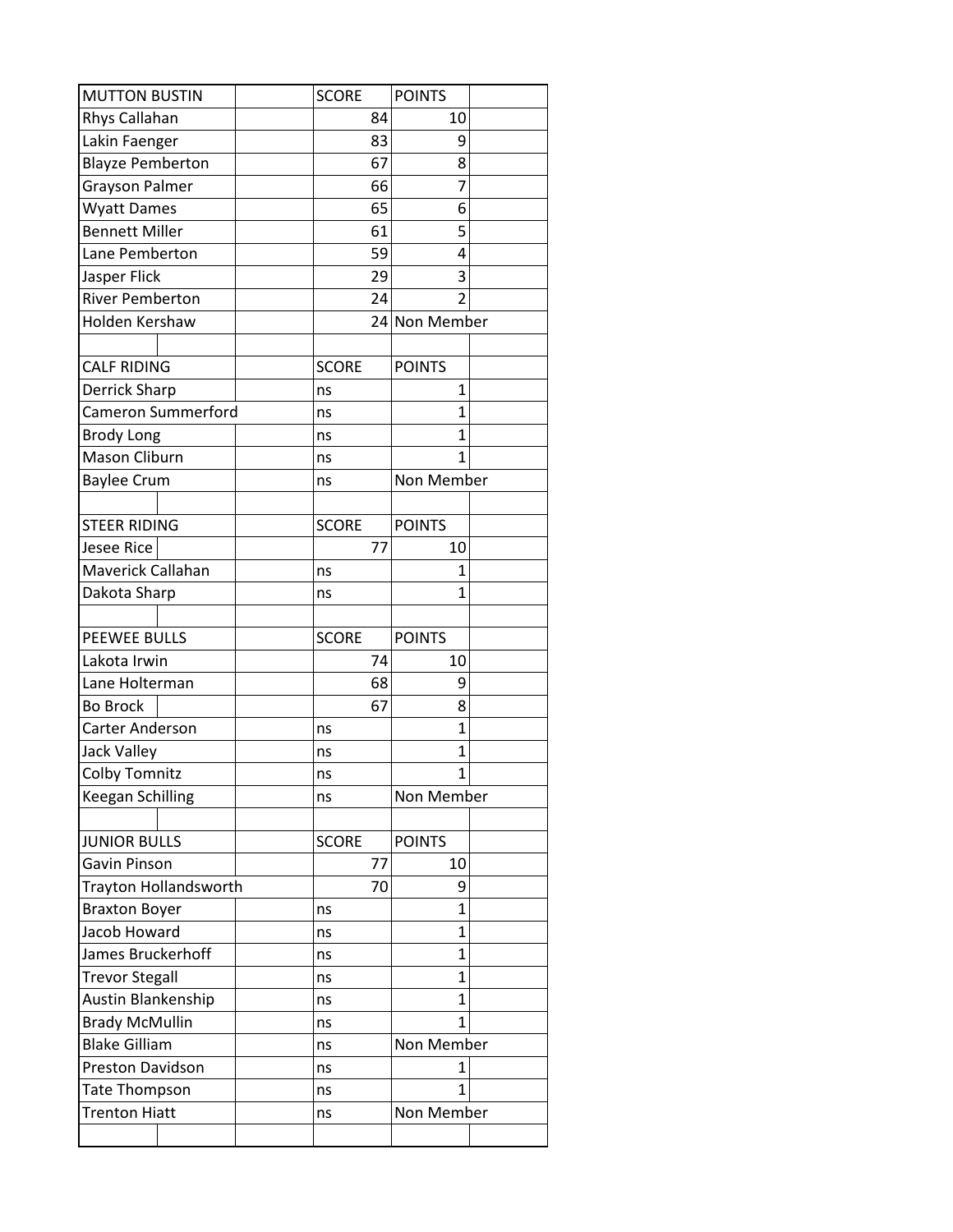| <b>BULLS OPEN</b>              | <b>SCORE</b> | <b>POINTS</b>   |  |
|--------------------------------|--------------|-----------------|--|
| <b>Preston Davidson</b>        | 83           | 10              |  |
| Koix Coulter                   |              | 80 Non Member   |  |
| Jake Kershaw                   | 75           | 8               |  |
| Gavin Pinson                   | 68           | 7               |  |
| Holden Feazel                  | ns           | 1               |  |
| <b>Andrew Minx</b>             | ns           | $\mathbf{1}$    |  |
| JT Reed                        | ns           | 1               |  |
| <b>Quinton Sanders</b>         | ns           | Non Member      |  |
| <b>Trenton Pickett</b>         | ns           |                 |  |
| Levi Stoner                    | ns           | Non Member      |  |
| Hunter Artman                  | ns           | 1               |  |
| Jacob Bay                      | ns           | Non Member      |  |
|                                |              |                 |  |
| <b>CHUTE DOGGIN YOUTH</b>      | <b>TIME</b>  | <b>POINTS</b>   |  |
| <b>Blaine Hamilton</b>         | 3.87         | 10              |  |
| Lakota Irwin                   | 16.54        | 9               |  |
| Conagher Johnson               | nt           | $\mathbf{1}$    |  |
| Cole Brock                     | nt           | $\mathbf{1}$    |  |
|                                |              |                 |  |
| <b>CHUTE DOGGIN OPEN</b>       | <b>TIME</b>  | <b>POINTS</b>   |  |
| Joe Bullock                    |              | 9.93 Non Member |  |
| <b>Dusty Russell</b>           | 13.08        | 9               |  |
|                                |              |                 |  |
|                                |              |                 |  |
| <b>BREAKAWAY 9 &amp; UNDER</b> | <b>TIME</b>  | <b>POINTS</b>   |  |
|                                | nt           | $\mathbf{1}$    |  |
| <b>Sutton Thompson</b>         |              |                 |  |
| <b>BREAKAWAY 10-14</b>         | <b>TIME</b>  | <b>POINTS</b>   |  |
| <b>Faith Bohrer</b>            | nt           | $\mathbf{1}$    |  |
| Zaine Hanks                    | nt           | 1               |  |
| Sailor VanWyk                  | nt           | $\mathbf{1}$    |  |
|                                |              |                 |  |
| <b>BREAKAWAY 15-19</b>         | <b>TIME</b>  | <b>POINTS</b>   |  |
| Lexie Kasper                   | 14.08        | 10              |  |
| Lane Cargill                   | nt           | $\mathbf{1}$    |  |
| <b>Madison Munoz</b>           | nt           | $\mathbf{1}$    |  |
| Selby Miller                   | nt           | 1               |  |
|                                |              |                 |  |
| <b>BREAKAWAY ADULT</b>         | <b>TIME</b>  | <b>POINTS</b>   |  |
| <b>TJ Pruett</b>               | nt           | 1               |  |
| Hali Claiborn                  | nt           | $\mathbf{1}$    |  |
|                                |              |                 |  |
|                                |              |                 |  |
|                                |              |                 |  |
|                                |              |                 |  |
|                                |              |                 |  |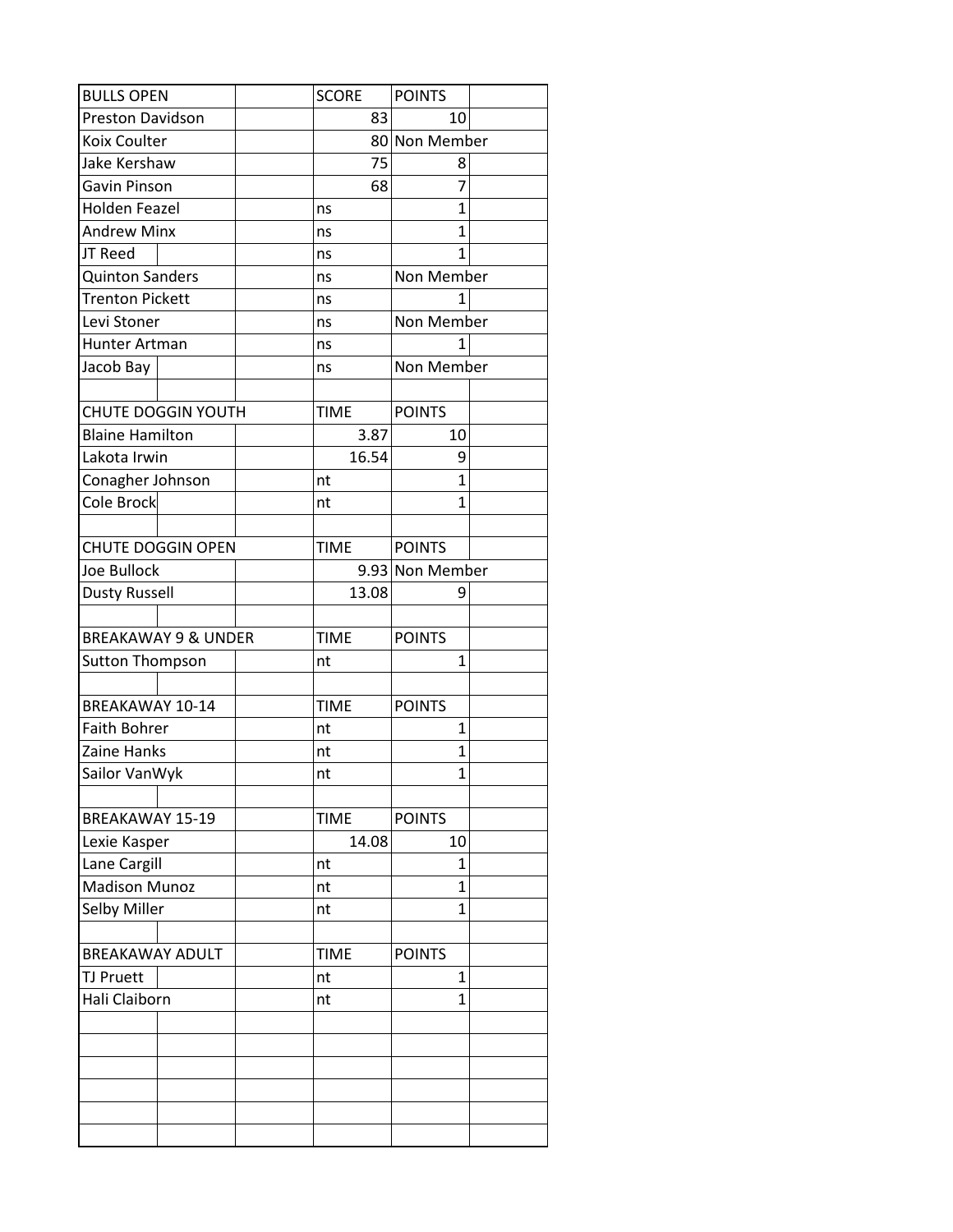| <b>BREAKAWAY OPEN</b>           | <b>TIME</b> | <b>POINTS</b>    |  |
|---------------------------------|-------------|------------------|--|
| <b>Bob Kasper</b>               | 5.93        | 10               |  |
| <b>TJ Pruett</b>                | nt          | 1                |  |
| <b>Tyler Stayton</b>            | nt          | $\overline{1}$   |  |
| David Munoz                     | nt          | $\overline{1}$   |  |
| <b>Emily Turner</b>             | nt          | 1                |  |
| Selby Miller                    | nt          | $\overline{1}$   |  |
| Hali Claiborn                   | nt          | 1                |  |
|                                 |             |                  |  |
| BREAKAWAY 40+                   | <b>TIME</b> | <b>POINTS</b>    |  |
| David Munoz                     | nt          | 1                |  |
| <b>Bob Kasper</b>               | nt          | 1                |  |
|                                 |             |                  |  |
| <b>CALF ROPING</b>              | <b>TIME</b> | <b>POINTS</b>    |  |
| Jay Jacquin                     | 17.5        | 10               |  |
| <b>TJ Pruett</b>                | 17.64       | 9                |  |
| <b>Tyler Stayton</b>            | nt          | $\overline{1}$   |  |
|                                 |             |                  |  |
| <b>RIBBON ROPING ROPER</b>      | <b>TIME</b> | <b>POINTS</b>    |  |
| Jay Jacquin                     | 14.74       | 10               |  |
| <b>Brayden Libbert</b>          | 23.51       | 9                |  |
| <b>Bob Kasper</b>               | nt          | $\overline{1}$   |  |
| Jay Jacquin                     | nt          | 1                |  |
|                                 |             |                  |  |
| <b>RIBBON ROPING RUNNER</b>     | <b>TIME</b> | <b>POINTS</b>    |  |
| Colleen Jacquin                 | 14.74       | 10               |  |
| <b>Faith Bohrer</b>             | 23.51       | 9                |  |
| <b>Chelsey Turpin</b>           | nt          | $\overline{1}$   |  |
| Ava Wurmb                       | nt          | 1                |  |
|                                 |             |                  |  |
| <b>TEAM ROPING YOUTH HEADER</b> | <b>TIME</b> | <b>POINTS</b>    |  |
| Lexie Kasper                    | 13.89       | 10               |  |
| Caleb Slone                     | nt          | Non Member       |  |
| Lane Cargill                    | nt          | 1                |  |
| Cooper Light                    | nt          | Non Member       |  |
| Cooper Light                    | nt          | Non Member       |  |
|                                 |             |                  |  |
| <b>TEAM ROPING YOUTH HEELER</b> | <b>TIME</b> | <b>POINTS</b>    |  |
| Cade Turner                     |             | 13.89 Non Member |  |
| Cade Turner                     | nt          | Non Member       |  |
| Westyn Thompson                 | nt          | Draw             |  |
| Zaine Hanks                     | nt          | $\mathbf{1}$     |  |
| Zaine Hanks                     | nt          | 1                |  |
|                                 |             |                  |  |
|                                 |             |                  |  |
|                                 |             |                  |  |
|                                 |             |                  |  |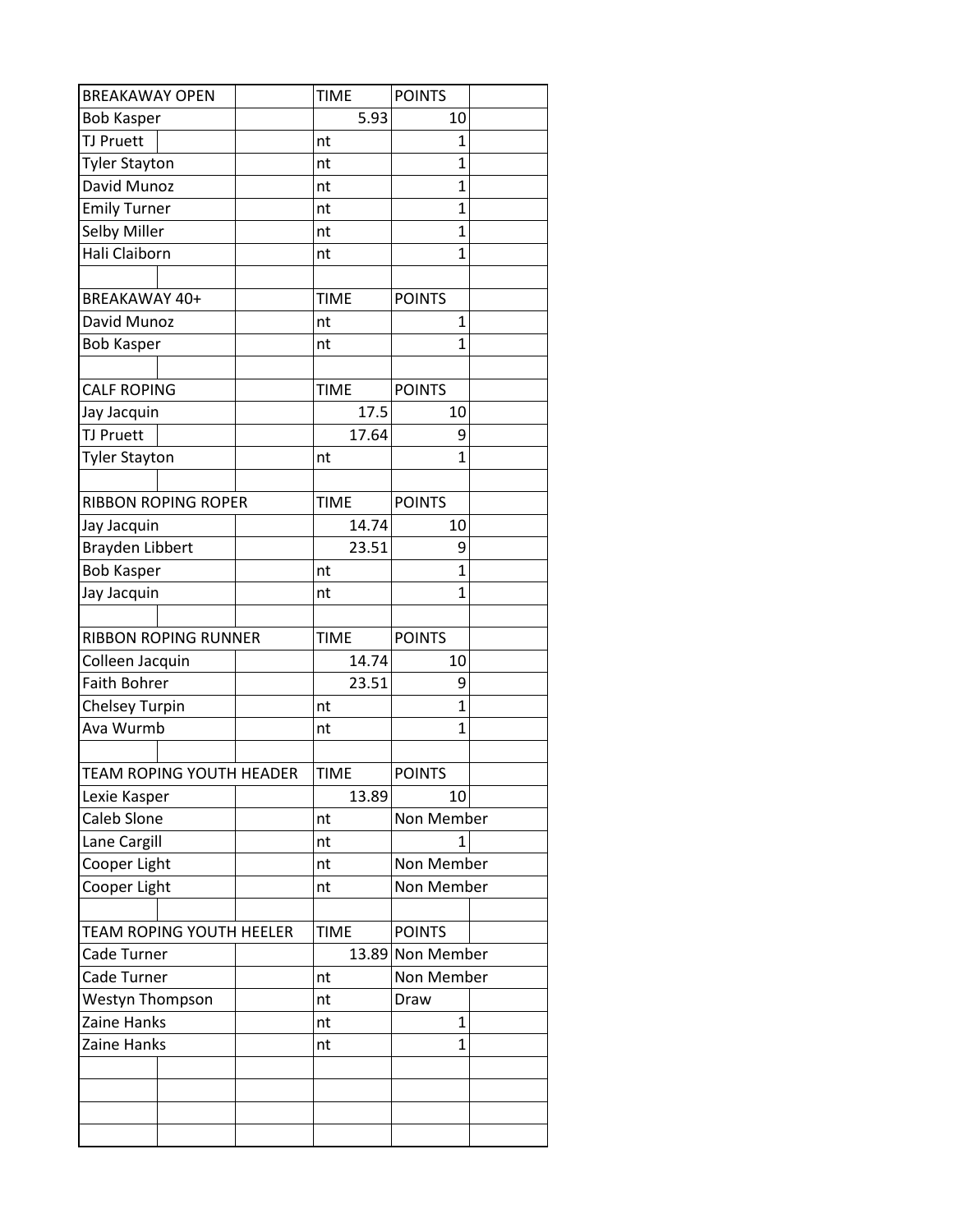| <b>TEAM ROPING OPEN HEADER</b> | <b>TIME</b> | <b>POINTS</b>    |
|--------------------------------|-------------|------------------|
| <b>Dustin Slone</b>            |             | 5.41 Non Member  |
| Marty Claiborn                 | 8.36        | 9                |
| Cooper Light                   |             | 12.16 Non Member |
| <b>Caleb Slone</b>             | nt          | Non Member       |
| Cade Turner                    | nt          | Non Member       |
| Lexie Kasper                   | nt          | 1                |
| <b>Caleb Slone</b>             | nt          | Non Member       |
| Jake Pendleton                 | nt          | 1                |
| Cade Turner                    | nt          | Non Member       |
| Lane Cargill                   | nt          | 1                |
| Jake Pendleton                 | nt          | $\overline{1}$   |
| Marty Claiborn                 | nt          | $\mathbf{1}$     |
| <b>Brayden Libbert</b>         | nt          | 1                |
| <b>Marty Claiborn</b>          | nt          | $\overline{1}$   |
| Selby Miller                   | nt          | 1                |
| Lawrence Light                 | nt          | Draw             |
| Al Dames                       | nt          | $\mathbf{1}$     |
| <b>Brady Schaken</b>           | nt          | Non Member       |
| Lawrence Light                 | nt          | Non Member       |
| Marty Claiborn                 | nt          | Draw             |
| <b>Dillon Witt</b>             | nt          | Non Member       |
| Caden Nickelson                | nt          | Non Member       |
| Brayden Libbert                | nt          | 1                |
| Al Dames                       | nt          | $\mathbf{1}$     |
| <b>Brayden Libbert</b>         | nt          | 1                |
| Lawrence Light                 | nt          | Non Member       |
|                                |             |                  |
|                                |             |                  |
|                                |             |                  |
|                                |             |                  |
|                                |             |                  |
|                                |             |                  |
|                                |             |                  |
|                                |             |                  |
|                                |             |                  |
|                                |             |                  |
|                                |             |                  |
|                                |             |                  |
|                                |             |                  |
|                                |             |                  |
|                                |             |                  |
|                                |             |                  |
|                                |             |                  |
|                                |             |                  |
|                                |             |                  |
|                                |             |                  |